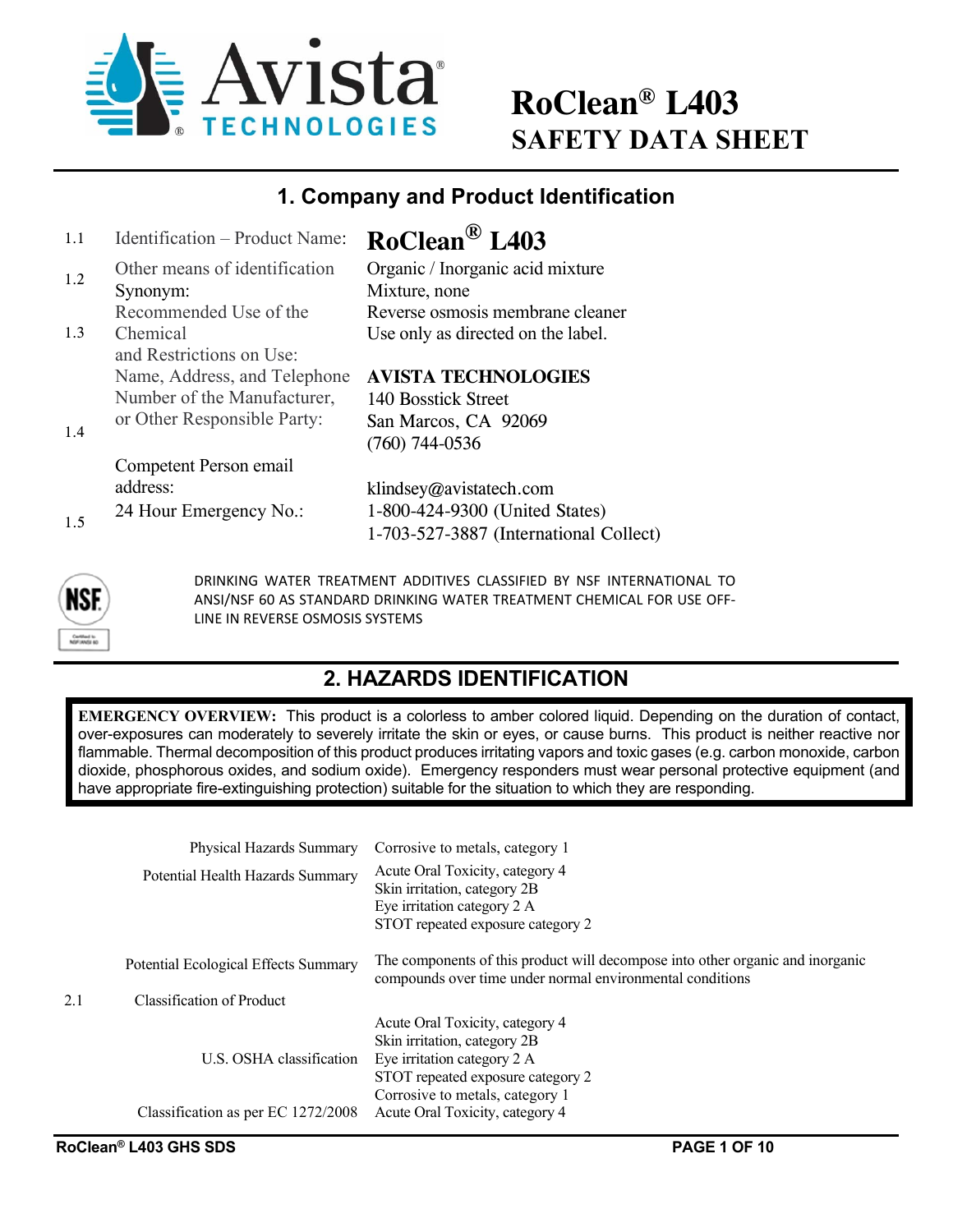| (CLP/GHS)            | Skin irritation, category 2B<br>Eye irritation category 2 A<br>STOT repeated exposure category 2    |
|----------------------|-----------------------------------------------------------------------------------------------------|
|                      | Corrosive to metals, category 1<br>Acute Oral Toxicity, category 4<br>Skin irritation, category 2B  |
| WHMIS classification | Eye irritation category 2 A<br>STOT repeated exposure category 2<br>Corrosive to metals, category 1 |

Hazardous Materials Information System (HMIS) Rating

| <b>Health</b>               |  |
|-----------------------------|--|
| <b>Flammability</b>         |  |
| <b>Physical Hazard</b>      |  |
| <b>Protective Equipment</b> |  |

#### 2.2 Label Elements OSHA/GHS

| General Warnings                              | P <sub>10</sub> 1<br>P <sub>102</sub><br>P <sub>103</sub><br>P <sub>40</sub> 3<br>P <sub>2</sub> 33                               | If medical advice is needed, have product container or label at hand.<br>Keep out of reach of children.<br>Read label before use<br>Store in a well-ventilated place.<br>Keep container tightly closed                                                                                                                                                                                                                                                                                                                                                                                                  |
|-----------------------------------------------|-----------------------------------------------------------------------------------------------------------------------------------|---------------------------------------------------------------------------------------------------------------------------------------------------------------------------------------------------------------------------------------------------------------------------------------------------------------------------------------------------------------------------------------------------------------------------------------------------------------------------------------------------------------------------------------------------------------------------------------------------------|
| Signal Word                                   | <b>DANGER</b>                                                                                                                     |                                                                                                                                                                                                                                                                                                                                                                                                                                                                                                                                                                                                         |
| Hazard statements<br>Precautionary statements | H319<br>H312<br>H332<br>H314<br>H <sub>290</sub><br>P <sub>280</sub><br>P305<br>P351<br>P338<br>P310<br>P <sub>2</sub> 34<br>P390 | Causes serious eye irritation<br>Harmful in contact with skin<br>Harmful if inhaled<br>Causes severe skin burns and eye damage<br>May be corrosive to metals<br>Wear protective gloves/protective clothing/eye protection/face<br>protection.<br>IF IN EYES: rinse extensively with large amounts of water<br>Rinse cautiously with water for several minutes.<br>Remove contact lenses, if present and easy to do. Continue rinsing.<br>IF INGESTED or INHALED Immediately call a POISON CENTER<br>or doctor/physician.<br>Keep only in original container<br>Absorb spillage to avoid material damage |
| Hazard pictograms                             | P404                                                                                                                              | Store in a closed container                                                                                                                                                                                                                                                                                                                                                                                                                                                                                                                                                                             |



| 2.3 | Unclassified Hazards None                       |  |
|-----|-------------------------------------------------|--|
| 24  | Ingredients with unknown acute None<br>toxicity |  |
|     |                                                 |  |

# **3. COMPOSITION and INFORMATION ON INGREDIENTS**

| CAS#<br><b>EINECS#</b> | <b>Chemical name</b> | $\%$ w/w | <b>US OSHA</b> | <b>GHS/EU CLP</b> | <b>WHMIS</b> |
|------------------------|----------------------|----------|----------------|-------------------|--------------|
|                        |                      |          |                |                   |              |
|                        |                      |          |                |                   |              |

**RoClean® L403 GHS SDS PAGE 2 OF 10**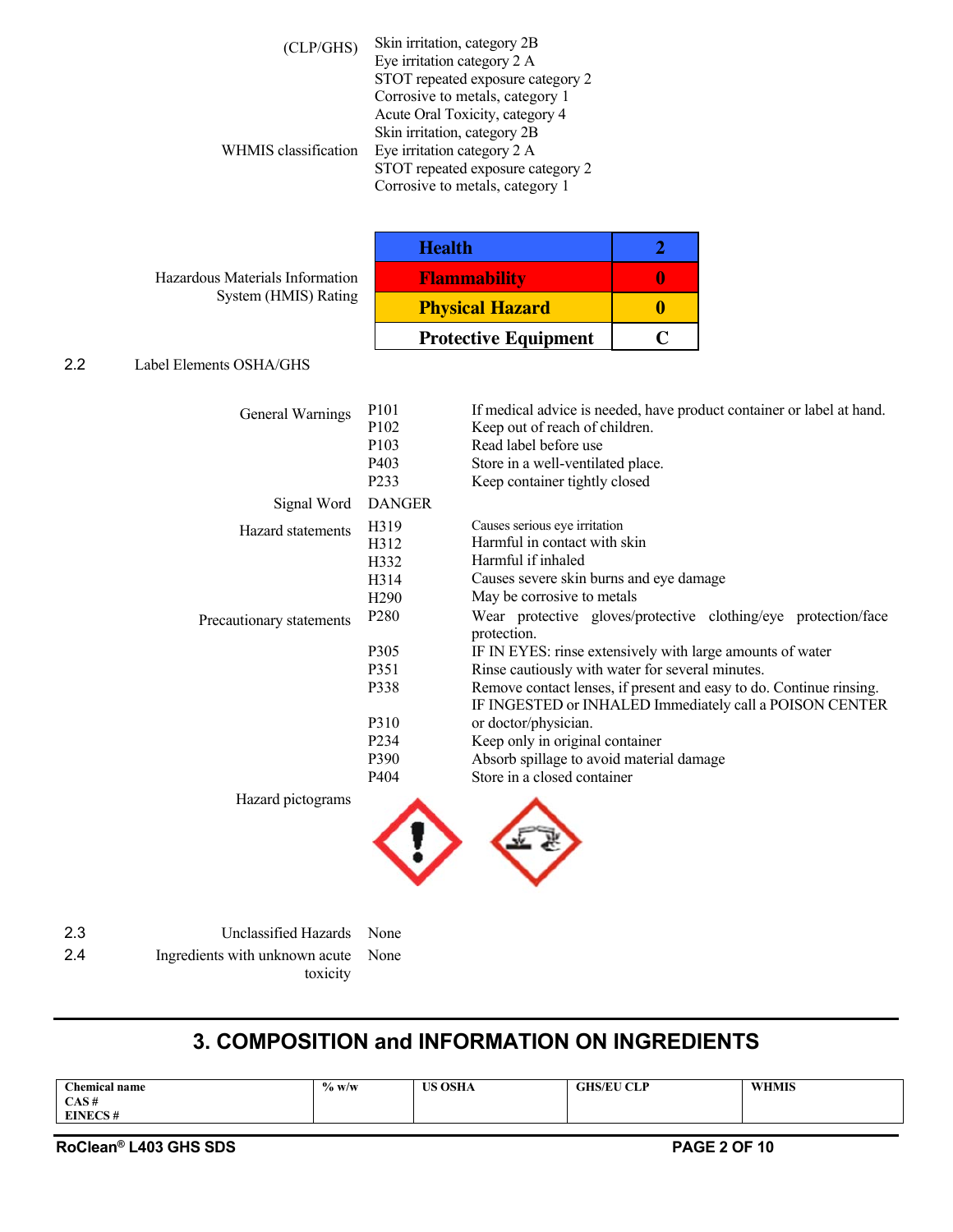| Phosphoric acid<br>7664-38-2<br>231-633-2 | $25 - 35$ | Toxicity,<br>Oral<br>Acute<br>category 4<br>Skin irritation, category 2B<br>Eye irritation category 2 B<br>STOT repeated exposure<br>category 2                        | Acute Oral Toxicity, category 4<br>Skin irritation, category 2B<br>Eye irritation category 2 B<br><b>STOT</b><br>repeated<br>exposure<br>category 2 | Acute Oral Toxicity, category<br>4<br>Skin irritation, category 2B<br>Eye irritation category 2 B<br>STOT<br>repeated<br>exposure<br>category 2 |  |
|-------------------------------------------|-----------|------------------------------------------------------------------------------------------------------------------------------------------------------------------------|-----------------------------------------------------------------------------------------------------------------------------------------------------|-------------------------------------------------------------------------------------------------------------------------------------------------|--|
| Chelate<br>Proprietary<br>Proprietary     | $25 - 35$ | Eye Irritant, Category 2A                                                                                                                                              | Eye Irritant, Category 2A                                                                                                                           | Eye Irritant, Category 2A                                                                                                                       |  |
| Citric acid<br>$77-92-9$<br>201-069-1     | $10 - 20$ | Irritant, Category 2                                                                                                                                                   | Irritant, Category 2                                                                                                                                | Irritant, Category 2                                                                                                                            |  |
| Product                                   | 100       | Acute Oral Toxicity, category 4<br>Skin irritation, category 2B<br>Eye irritation category 2 A<br>STOT repeated exposure category 2<br>Corrosive to metals, category 1 |                                                                                                                                                     |                                                                                                                                                 |  |

 $NE = Not$  Established.  $C = Ceiling$  Limit. See Section 16 for Definitions of Terms Used. Canada HMIRA Registration: Registration Number: 03331706 Registration date: 30 May 2019

### **4. FIRST-AID MEASURES**

#### 4.1 Description of Necessary Measures

|     | Skin exposure:                                                                              | If this product contaminates the skin, immediately begin decontamination with<br>running water. Remove exposed or contaminated clothing, taking care not to<br>contaminate eyes. Victim should seek immediate medical attention if any<br>adverse exposure symptoms develop.                                                                                                                                                          |
|-----|---------------------------------------------------------------------------------------------|---------------------------------------------------------------------------------------------------------------------------------------------------------------------------------------------------------------------------------------------------------------------------------------------------------------------------------------------------------------------------------------------------------------------------------------|
|     | Eye exposure:                                                                               | If this product enters the eyes, open victim's eyes while under gently running<br>water. Use sufficient force to open eyelids. Have victim "roll" eyes. Minimum<br>flushing is for 15 minutes. Victim must seek medical attention.                                                                                                                                                                                                    |
|     | Inhalation:                                                                                 | If mist of this product are inhaled, remove victim to fresh air. If necessary, use<br>artificial respiration to support vital functions. Remove or cover gross<br>contamination to avoid exposure to rescuers.                                                                                                                                                                                                                        |
|     | Ingestion:                                                                                  | If this product is swallowed, CALL PHYSICIAN OR POISON CONTROL<br>CENTER FOR MOST CURRENT INFORMATION. DO NOT INDUCE<br>VOMITING. Have victim rinse mouth with water, if conscious. Never induce<br>vomiting or give a diluent (e.g., water) to someone who is unconscious, having<br>convulsions, or unable to swallow. If contaminated individual is convulsing,<br>maintain an open airway and obtain immediate medical attention. |
| 4.2 | Most Important Symptoms/Effects:                                                            | Immediate: Inhalation exposure may cause coughing or sneezing. Symptoms<br>of skin and eye contact may include redness and irritation. Ingestion may cause<br>stomach pains, cramps, and gastritis.                                                                                                                                                                                                                                   |
|     |                                                                                             | Delayed: Prolonged or repeated skin overexposure to this product may cause<br>dermatitis (dry, red skin). Symptoms may include tingling, redness, and visible<br>injury.                                                                                                                                                                                                                                                              |
| 4.3 | Indication of Immediate Medical<br>Attention and Special Treatment Needed,<br>If Necessary: | TARGET ORGANS: Acute: Skin, eyes, respiratory system.<br>Chronic: Skin, eyes, respiratory system                                                                                                                                                                                                                                                                                                                                      |

Victims of chemical exposure must be taken for medical attention if any adverse effects occur. Rescuers should be taken for medical attention if necessary. Take a copy of label and SDS to physician or health professional with victim.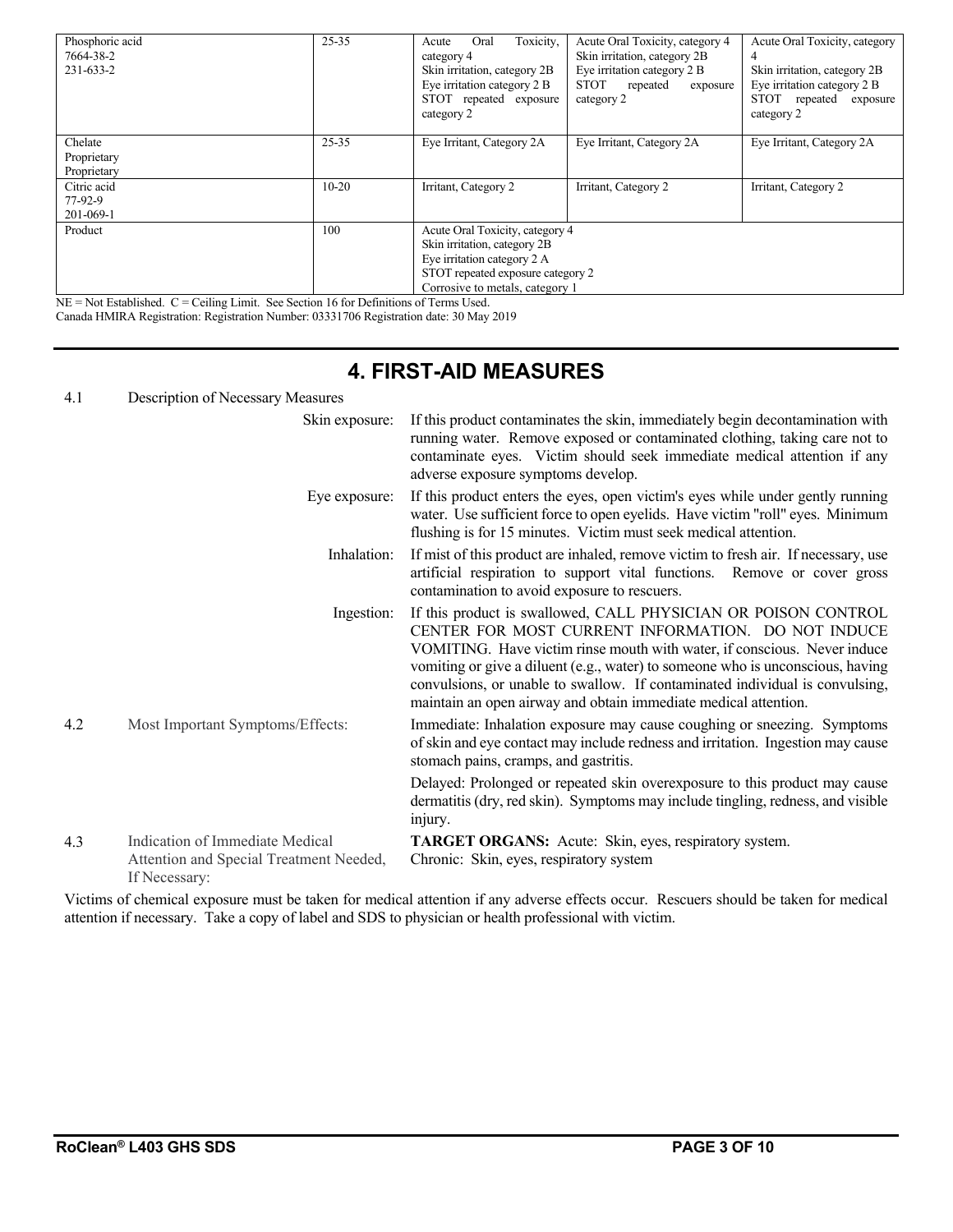### **5. FIRE-FIGHTING MEASURES**

Flammable properties Non-flammable aqueous

solution



Autoignition Temperature °C: Not applicable.

Flammable Limits (in air by volume, %): Upper: Not applicable. Lower: Not applicable.

- 5.1 Suitable And Unsuitable Extinguishing Media:
- 
- 5.3 Special Protective Equipment and Precautions For Fire-Fighters:

| material suitable to the surrounding fire. |     |                |      |  |  |  |
|--------------------------------------------|-----|----------------|------|--|--|--|
| Water spray                                | YES | Carbon dioxide | YES  |  |  |  |
| Foam                                       | YES | Dry chemical   | YES. |  |  |  |
| Halon                                      | YES | Other          | YES. |  |  |  |

5.2 Specific Hazards Arising from Chemical: When involved in a fire, this material may decompose and produce irritating fumes and toxic gases (e.g., carbon monoxide, carbon dioxide, phosphorous oxides, and nitrogen oxides).

This material will not contribute to the intensity of a fire. Use extinguishing

Explosion Sensitivity to Mechanical Impact: Not applicable.

Explosion Sensitivity to Static Discharge: Not applicable.

Incipient fire responders should wear eye protection. Structural firefighters must wear Self-Contained Breathing Apparatus and full protective equipment. Move containers from fire area if it can be done without risk to personnel. If possible, prevent runoff water from entering storm drains, bodies of water, or other environmentally sensitive areas.

#### **6. ACCIDENTAL RELEASE MEASURES**

6.1 Personal Precautions Uncontrolled releases should be responded to by trained personnel using preplanned procedures. Proper protective equipment should be used. In case of a spill, clear the affected area and protect people. Protective equipment For small releases (< 20 L), clean up spilled liquid wearing gloves, goggles, faceshield, and suitable body protection. The minimum Personal Protective Equipment recommended for response to non-incidental releases (more than 20 L) should be Level C: triple-gloves (neoprene gloves and nitrile gloves over latex gloves), chemical resistant suit and boots, hard hat, and full-face respirator with acid mist and HEPA filter. Emergency procedures Monitoring must indicate that exposure levels are below those provided in Section 8 (Exposure Controls-Personal Protection) and that oxygen levels are above 19.5% before anyone is permitted in the area without Self-Contained Breathing Apparatus. 6.2 Methods and Materials for Containment and Cleaning Up Vacuum or soak- up solids liquid for recovery/disposal. Neutralize residue with sodium bicarbonate or other neutralizing agent for dilute acids. Decontaminate the area thoroughly. Test area with litmus paper to ensure neutralization. Place all spill residues in a suitable plastic container. Dispose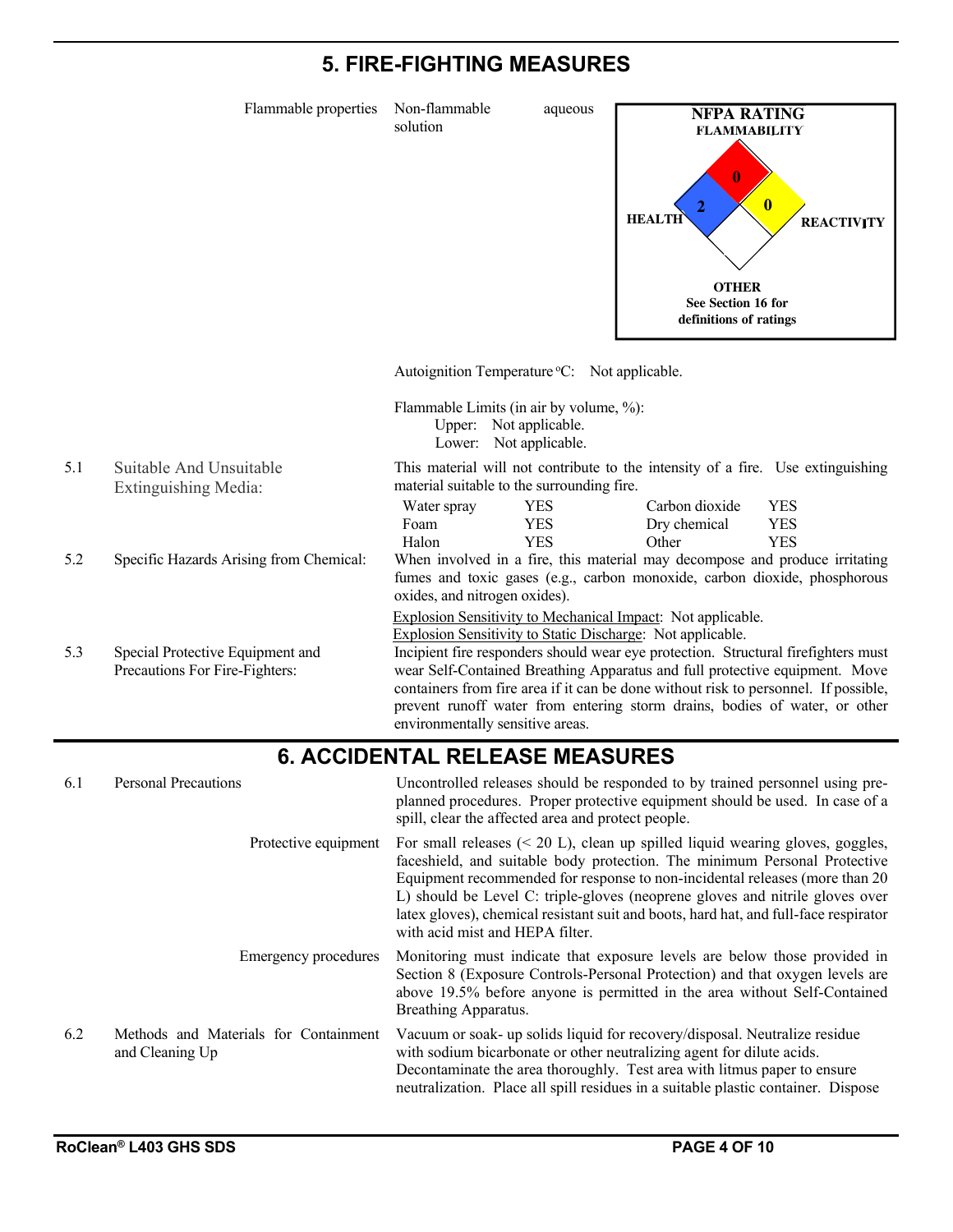|     |                               | 7. HANDLING AND STURAGE                                                                                                                                                                                                                                   |
|-----|-------------------------------|-----------------------------------------------------------------------------------------------------------------------------------------------------------------------------------------------------------------------------------------------------------|
| 7.1 | Precautions for Safe Handling | All employees who handle this material should be trained to handle it safely. Open containers<br>carefully on a stable surface. Empty containers may contain residual liquid; therefore,<br>empty containers should be handled with care.                 |
|     |                               | As with all chemicals, avoid getting this product ON YOU or IN YOU. Wash thoroughly<br>after handling this product. Do not eat or drink while handling this material. Avoid<br>generating dust of this product. Remove contaminated clothing immediately. |
|     |                               | During equipment maintenance follow practices indicated in Section 6 (Accidental Release                                                                                                                                                                  |

**7. HANDLING and STORAGE**

cidental Release Measures) to decontaminate equipment or clean-up small spills. Make certain that application equipment is locked and tagged-out safely if necessary. Collect all rinsates and dispose of according to applicable U.S. Federal, State, or local procedures or appropriate local standards.

7.2 Conditions For Safe Storage Store containers in a cool, dry location, away from direct sunlight, sources of intense heat, or where freezing is possible. Store away from incompatible materials. Material should be stored in secondary containers, or in a diked area, as appropriate. Storage and use areas should be covered with impervious materials. Keep container tightly closed when not in use. Store in original container, away from metals. If appropriate, post warning signs in storage and use areas. Inspect all incoming containers before storage, to ensure containers are properly labeled and not damaged.

Incompatibilities Strong bases, oxidizers, and water reactive materials. May be corrosive to metals.

### **8. EXPOSURE CONTROLS - PERSONAL PROTECTION**

#### 8.1 Control Parameters

| <b>CHEMICAL NAME</b>                                                                                                                                                                                                             | CAS# | $\%$ w/w  |                                                                                                                                                                                                                                                                                                                                                                                                                                          | <b>EXPOSURE LIMITS IN AIR</b> |                 |             |             |                                            |
|----------------------------------------------------------------------------------------------------------------------------------------------------------------------------------------------------------------------------------|------|-----------|------------------------------------------------------------------------------------------------------------------------------------------------------------------------------------------------------------------------------------------------------------------------------------------------------------------------------------------------------------------------------------------------------------------------------------------|-------------------------------|-----------------|-------------|-------------|--------------------------------------------|
|                                                                                                                                                                                                                                  |      |           | <b>ACGIH-TLV</b>                                                                                                                                                                                                                                                                                                                                                                                                                         |                               | <b>OSHA-PEL</b> |             |             | <b>OTHER</b>                               |
|                                                                                                                                                                                                                                  |      |           | TWA                                                                                                                                                                                                                                                                                                                                                                                                                                      | <b>STEL</b>                   | <b>TWA</b>      | <b>STEL</b> | <b>IDLH</b> |                                            |
|                                                                                                                                                                                                                                  |      |           | $mg/m^3$                                                                                                                                                                                                                                                                                                                                                                                                                                 | mg/m <sup>3</sup>             | $mg/m^3$        | $mg/m^3$    | $mg/m^3$    | mg/m <sup>3</sup>                          |
| 7664-38-2<br>Phosphoric acid                                                                                                                                                                                                     |      | $25 - 35$ |                                                                                                                                                                                                                                                                                                                                                                                                                                          | 3                             |                 |             | 1000        | <b>NIOSH REL:</b><br>$TWA = 1$<br>$STEL=3$ |
| Chelate<br>Proprietary<br>$25 - 35$                                                                                                                                                                                              |      |           | N <sub>E</sub>                                                                                                                                                                                                                                                                                                                                                                                                                           | <b>NE</b>                     | <b>NE</b>       | <b>NE</b>   | NE.         | <b>NE</b>                                  |
| 77-92-9<br>Citric acid                                                                                                                                                                                                           |      | $10 - 20$ | <b>NE</b>                                                                                                                                                                                                                                                                                                                                                                                                                                | <b>NE</b>                     | N <sub>E</sub>  | <b>NE</b>   | NE.         | <b>NE</b>                                  |
| Water and other components which are present<br>Balance<br>in less than 1 percent concentration $(0.1\%)$<br>for potential carcinogens,<br>concentration<br>reproductive toxins, respiratory tract sensitizers<br>and mutagens). |      |           | None of the other components contribute significant additional hazards at the concentration present in<br>this product. All pertinent hazard information has been provided in this document, per the requirements<br>of the Federal Occupational Safety and Health Administration Standard (29 CFR 1910.1200), U.S.<br>State equivalent Standards and Canadian Workplace Hazardous Materials Identification System<br>Standards (CPR 4). |                               |                 |             |             |                                            |

8.3 Personal Protective Equipment

8.2 Appropriate Engineering Controls. Use with adequate ventilation to ensure exposure levels are maintained below the limits provided in this Section or as low as reasonably practical. Ensure eyewash/safety shower stations are available near areas where this product is used.

> None needed under normal conditions of use. Use NIOSH approved respirators if ventilation is inadequate to control mists or vapor. If respiratory protection is needed, use only protection authorized in the U.S. Federal OSHA Standard (29 CFR 1910.134), applicable U.S. State regulations, or the applicable local standards. Oxygen levels below 19.5% are considered IDLH by OSHA. In such atmospheres, use of a full-face piece pressure/demand SCBA or a full-face piece, supplied air respirator with auxiliary self-contained air supply is required under OSHA's Respiratory Protection Standard (1910.134-1998).

Respiratory protection: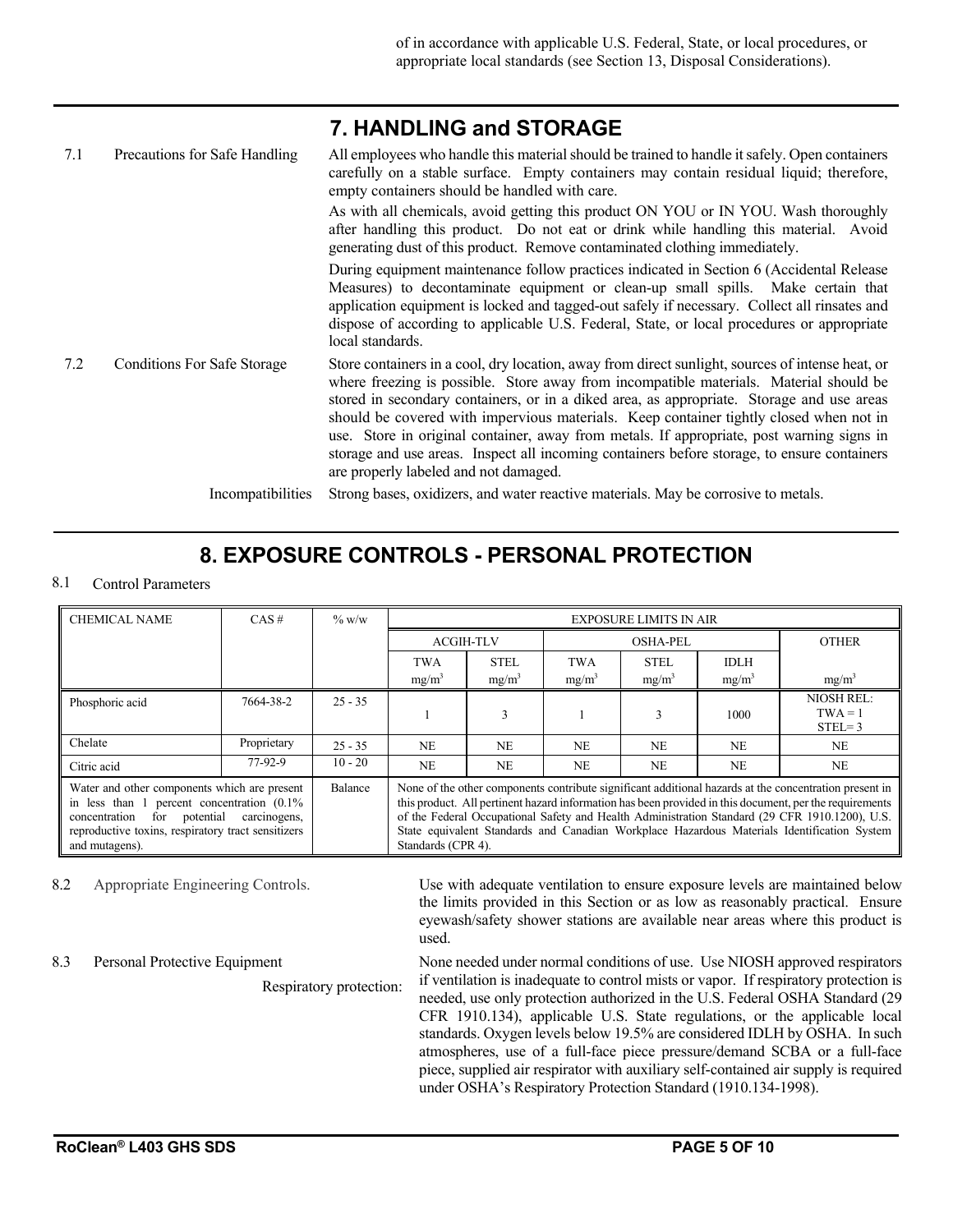| Eye protection: | Use approved safety goggles or safety glasses, as described in OSHA 29 CFR<br>1910.133. Splash goggles with a faceshield may be needed if splash hazards<br>exist. |
|-----------------|--------------------------------------------------------------------------------------------------------------------------------------------------------------------|
|                 | Hand protection: Wear chemical impervious gloves (e.g., Solvex <sup>TM</sup> , Neoprene).                                                                          |
|                 | Body protection: If needed, use body protection appropriate for task (e.g., Tyvek <sup>TM</sup> suit, rubber<br>apron) to protect from splashes and sprays.        |

#### **9. PHYSICAL and CHEMICAL PROPERTIES**

| Appearance                   |                         | This product is a colorless to amber colored liquid. |                  |
|------------------------------|-------------------------|------------------------------------------------------|------------------|
| Odor                         | Light disinfectant odor | Odor Threshold                                       | NE               |
| Freezing Point °C            | < 0                     | $pH(2%$ solution)                                    | $2.5 - 3.5$      |
| Initial Boiling Point °C     | >100                    | Boiling Point Range °C                               | N/A              |
| Flammability                 | Non-flammable           | Evaporation Rate (water = 1)                         | Similar to water |
| Vapor Density ( $air = 1$ )  | $\leq$                  | Vapor Pressure mm Hg $(a)$ 20 $\degree$ C:           | $18 - 20$        |
| Solubility (in water)        | Soluble                 | Relative density (water = 1)                         | $1.3 - 1.4$      |
| Viscosity                    | Similar to water        | <b>Oil-Water Partition Coefficient</b>               | N/A              |
| Decomposition Temperature    | NE                      |                                                      |                  |
| How to Detect This Substance |                         | Litmus paper will turn red in contact with product.  |                  |
| (Warning Properties):        |                         |                                                      |                  |

# **10. STABILITY and REACTIVITY**

| 10.1 | Reactivity                         | Not considered reactive.                                                                                                        |
|------|------------------------------------|---------------------------------------------------------------------------------------------------------------------------------|
| 10.2 | Chemical Stability                 | Stable                                                                                                                          |
| 10.3 | Possibility of hazardous reactions | Hazardous polymerization will not occur.                                                                                        |
| 10.4 | Conditions to avoid                | Avoid mixing with incompatible materials.                                                                                       |
| 10.5 | Incompatible Materials             | Strong bases, oxidizers, and water reactive materials                                                                           |
| 10.6 | Hazardous Decomposition Products   | Thermal decomposition of this product may generate nitrogen oxides, carbon<br>monoxide, phosphorous oxides, and carbon dioxide. |

# **11. TOXICOLOGICAL INFORMATION**

| Toxicity data for hazardous ingredients | Oral $LD_{50}$ mg/kg                                                                                                                                                                                                                                                                                                             | Dermal $LD_{50}$ mg/kg                                                                                                                                                     | Inhalation $LD_{50}$ mg/kg |  |  |
|-----------------------------------------|----------------------------------------------------------------------------------------------------------------------------------------------------------------------------------------------------------------------------------------------------------------------------------------------------------------------------------|----------------------------------------------------------------------------------------------------------------------------------------------------------------------------|----------------------------|--|--|
| Phosphoric acid                         | $LD_{50}$ (oral, rat) = 1759 mg/kg                                                                                                                                                                                                                                                                                               | $LD_{50}$ (dermal, rabbit) =<br>3149mg/kg                                                                                                                                  | N/A                        |  |  |
|                                         |                                                                                                                                                                                                                                                                                                                                  | Standard Draize Test (Skin-Rabbit, adult) 595 mg/24 hours: Severe irritation effects<br>Standard Draize Test (Eye Effects-Rabbit, adult) 119 mg: Severe irritation effects |                            |  |  |
|                                         | LDLo (Unreported-Man) 220 mg/kg                                                                                                                                                                                                                                                                                                  | TDLo (Oral-Man) 1286 mL/kg                                                                                                                                                 |                            |  |  |
| Chelate                                 | $LD_{50}$ (Intraperitoneal-Rat) 1548<br>mg/kg: Behavioral: convulsions or<br>effect on seizure threshold; Lungs,<br>Thorax, or Respiration: cyanosis;                                                                                                                                                                            | N/A                                                                                                                                                                        | N/A                        |  |  |
|                                         | Gastrointestinal: changes in<br>structure or function of salivary<br>glands                                                                                                                                                                                                                                                      |                                                                                                                                                                            |                            |  |  |
|                                         | Standard Draize Test (Skin-Rabbit, adult) 500 mg/24 hours: Moderate irritation effects<br>Standard Draize Test (Eye - Rabbit, adult) 1900 mg<br>Standard Draize Test (Eye-Rabbit, adult) 100 mg/24 hours: Moderate irritation effects                                                                                            |                                                                                                                                                                            |                            |  |  |
| Citric acid                             | $LD_{50}$ (Oral-Rat) 3 g/kg<br>$LD_{50}$ (Oral-Mouse) 5040 mg/kg<br>$LD_{50}$ (Intraperitoneal-Rat) 883<br>mg/kg<br>$LD_{50}$ (Intraperitoneal-Mouse) 903<br>mg/kg<br>$LD_{50}$ (Subcutaneous-Rat) 5500<br>mg/kg<br>$LD_{50}$ (Subcutaneous-Mouse) 2700<br>mg/kg<br>LD <sub>50</sub> (Intraperitoneal-Mouse<br>LD50: $903$ mg/kg | $LD_{50}$ (dermal, rabbit) > 2000<br>mg/kg                                                                                                                                 | N/A                        |  |  |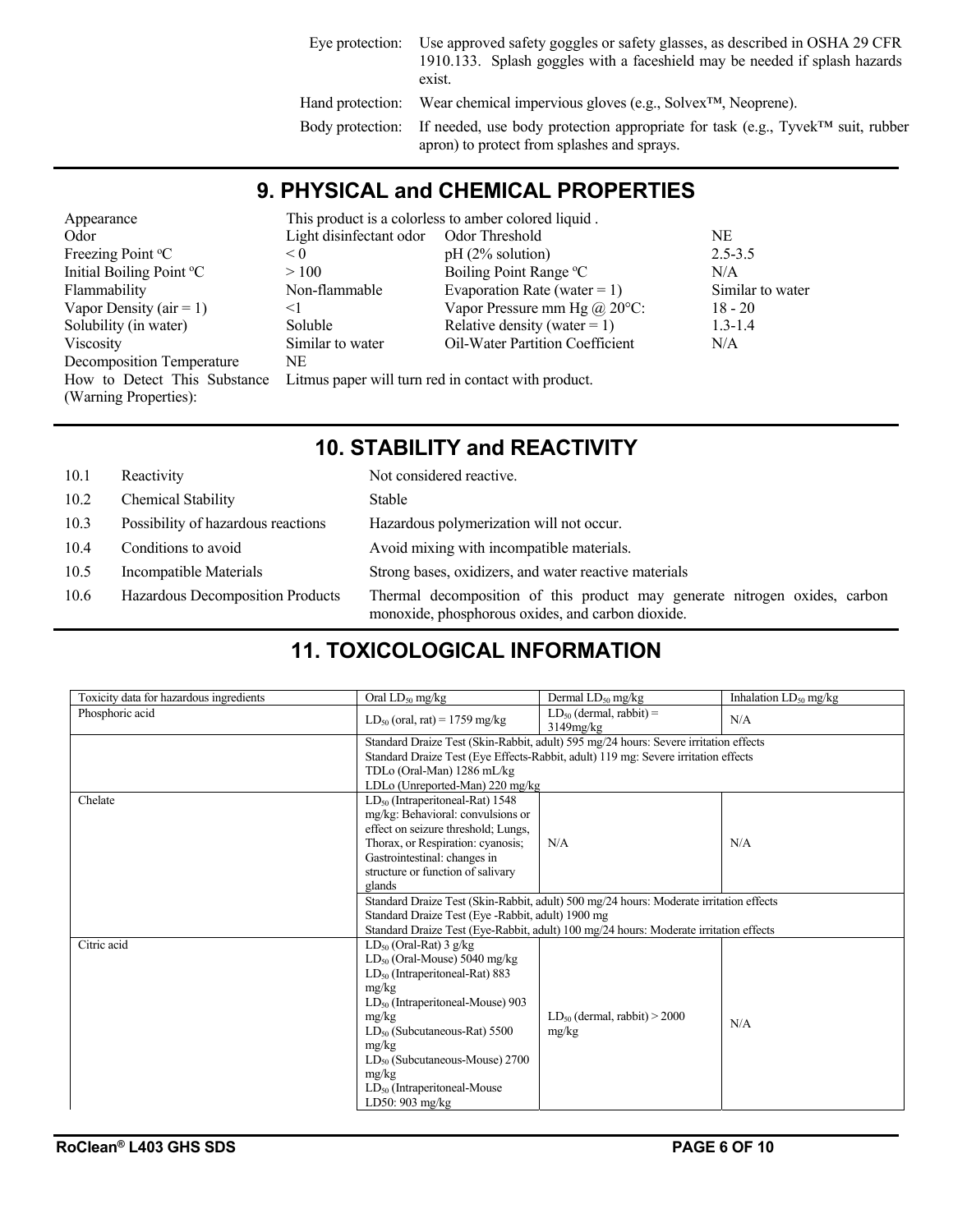| $LD_{50}$ (Intravenous-Rabbit, adult)<br>$330 \text{ mg/kg}$<br>$LD_{50}$ (Intravenous-Mouse) 42<br>mg/kg<br>LDLo (Oral-Rabbit, adult) 7000<br>mg/kg                                |
|-------------------------------------------------------------------------------------------------------------------------------------------------------------------------------------|
| Standard Draize Test (Skin-Rabbit, adult) 500 mg/24 hours: Moderate<br>irritation effects<br>Standard Draize Test (Eye-Rabbit, adult) 750 mg/24 hours: Severe<br>irritation effects |

# **12. ECOLOGICAL INFORMATION**

ALL WORK PRACTICES MUST BE AIMED AT ELIMINATING ENVIRONMENTAL CONTAMINATION.

| 12.1 | Ecotoxicity                      | $LC_{50}$ , mg/L                                            | $EC_{50}$ , mg/L                                                                        |
|------|----------------------------------|-------------------------------------------------------------|-----------------------------------------------------------------------------------------|
|      | RoClean L403                     |                                                             |                                                                                         |
|      | Aquatic                          | Daphnia magna > $1000$<br>Fat Head Minnow > 1000            | <b>NE</b>                                                                               |
|      | Terrestrial                      | NE                                                          | <b>NE</b>                                                                               |
|      |                                  |                                                             |                                                                                         |
| 12.2 | Persistence and Degradability    | The components of this product decompose in soil and water. |                                                                                         |
| 12.3 | Bioaccumulative Potential        | This product is not expected to bioaccumulate               |                                                                                         |
| 12.4 | Mobility in Soil                 | with lower concentration because of reduced viscosity.      | When spilled onto soil, this product will infiltrate downward, the rate being greater   |
| 12.5 | Other Adverse Ecological Effects | aquatic environment.                                        | This product may be harmful to aquatic life if large volumes of it are released into an |

### **13. DISPOSAL CONSIDERATIONS**

| Preparing Wastes of this Product for<br>Disposal | Waste disposal must be in accordance with appropriate U.S. Federal, State, and local<br>regulations or with local regulations. This product, if unaltered by the handling, may<br>be disposed of by treatment at a permitted facility or as advised by your local waste<br>regulatory authority. |
|--------------------------------------------------|--------------------------------------------------------------------------------------------------------------------------------------------------------------------------------------------------------------------------------------------------------------------------------------------------|
| Disposal of Contaminated Packaging               | Cleaned containers can be recycled or disposed of as non-contaminated waste, if<br>authorized by your local authorities. Dispose of containers as required by local<br>regulations.                                                                                                              |
| U.S. EPA Waste Number                            | Not applicable as supplied.                                                                                                                                                                                                                                                                      |

### **14. TRANSPORT INFORMATION**

THIS MATERIAL IS HAZARDOUS AS DEFINED BY 49 CFR 172.101 BY THE U.S. DEPARTMENT OF TRANSPORTATION.

| 14.1 | UN Number                            | UN 3264                                                                    |
|------|--------------------------------------|----------------------------------------------------------------------------|
| 14.2 | UN Proper Shipping Name              | Corrosive liquid, acidic, inorganic, n.o.s. (Phosphoric acid, Citric Acid) |
| 14.3 | Transport Hazard Class(es)           | 8, Corrosive                                                               |
|      | Transport label(s) required          | 8. Corrosive                                                               |
| 14.4 | Packing Group                        | Ш                                                                          |
| 14.5 | Marine Pollutant                     | Not regulated                                                              |
|      | NA Emergency Response Guide          | 154                                                                        |
|      | Number (2018)                        |                                                                            |
| 14.6 | Transport in Bulk (Annex II of       | IBC03                                                                      |
|      | MARPOL 73/78 and IBC Code)           |                                                                            |
| 14.7 | <b>Special Transport Precautions</b> | Category A: Clear of living quarters                                       |
|      | National Motor Freight               | #70                                                                        |
|      | Classification                       |                                                                            |
|      |                                      |                                                                            |

#### **International Air Transport Association**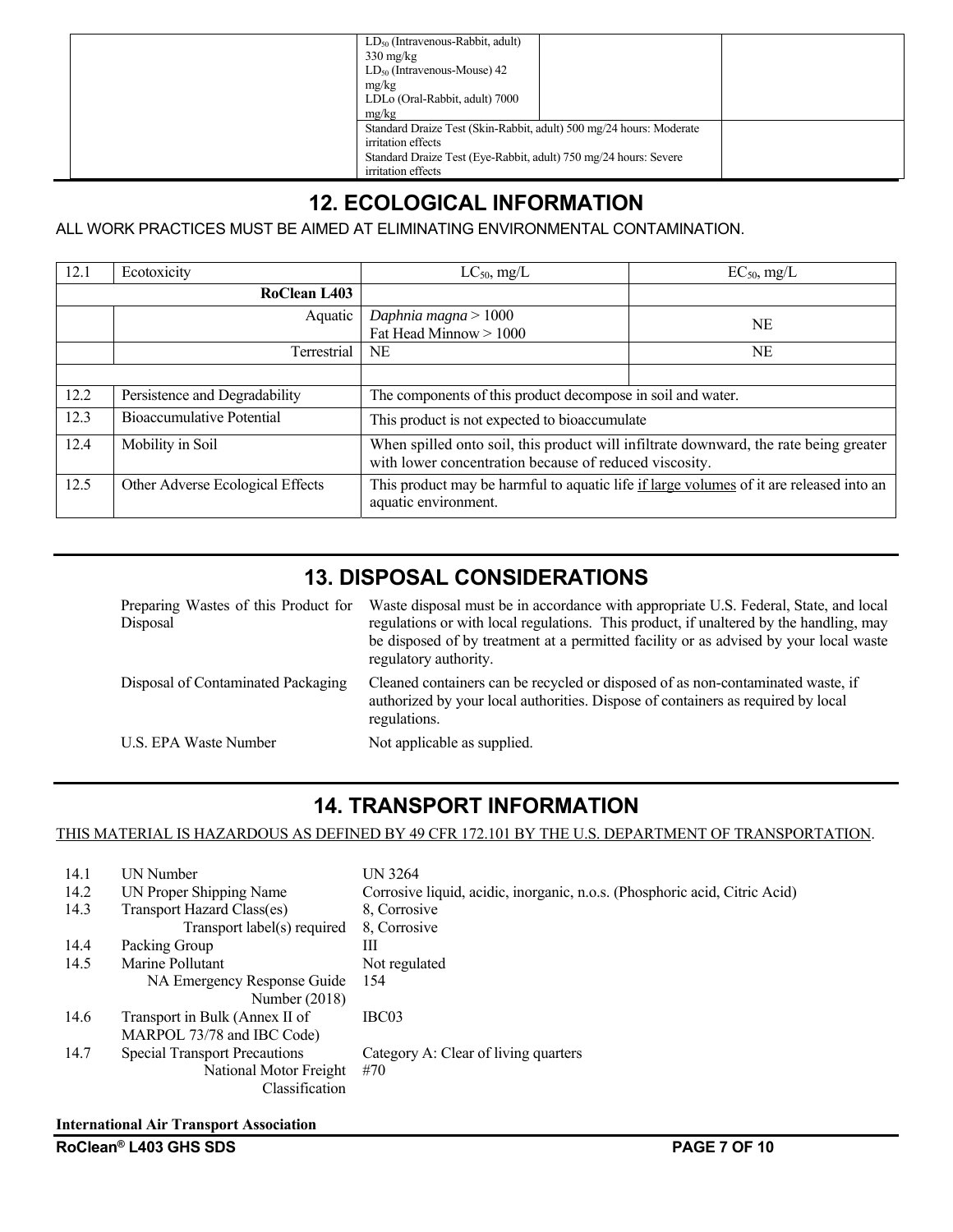14.8 UN Number UN3264 UN Proper Shipping Name Corrosive liquid, acidic, inorganic, n.o.s. (Phosphoric acid, Citric Acid) Transport Hazard Class(es) 8, Corrosive Transport label(s) required 8, Corrosive Packing Group III Packaging Instructions Y841/852/856

#### **International Maritime Organization**

| 14.9 | UN Number                      | UN 3264                                                                    |
|------|--------------------------------|----------------------------------------------------------------------------|
|      | UN Proper Shipping Name        | Corrosive liquid, acidic, inorganic, n.o.s. (Phosphoric acid, Citric Acid) |
|      | Transport Hazard Class(es)     | 8. Corrosive                                                               |
|      | Transport label(s) required    | 8, Corrosive                                                               |
|      | Packing Group                  | Ш                                                                          |
|      | Marine Pollutant               | Not regulated                                                              |
|      | NA Emergency Response Guide    | -154                                                                       |
|      | Number $(2018)$                |                                                                            |
|      | Transport in Bulk (Annex II of | IBC03                                                                      |
|      | MARPOL 73/78 and IBC Code)     |                                                                            |

#### **15. SAFETY, HEALTH and ENVIRONMENTAL REGULATIONS SPECIFIC FOR THE PRODUCT**

| <b>PROGRAM</b>                                                                                                       | Phosphoric<br>acid | Chelate        | Citric acid    |
|----------------------------------------------------------------------------------------------------------------------|--------------------|----------------|----------------|
| <b>US EPA PROGRAMS</b>                                                                                               |                    |                |                |
| Clean Air Act Hazardous<br>Air Pollutants                                                                            | N <sub>O</sub>     | NO.            | NO.            |
| Safe Drinking Water Act                                                                                              | NO                 | NO.            | NO             |
| RCRA F, K, P, U or<br>D-lists                                                                                        | N <sub>O</sub>     | N <sub>O</sub> | NO.            |
| Epa Priority Pollutant                                                                                               | N <sub>O</sub>     | NO             | NO             |
| <b>SARA 302</b><br><b>RQ</b>                                                                                         | N <sub>O</sub>     | NO             | NO             |
| <b>SARA 302</b><br><b>TPQ</b>                                                                                        | NO                 | NO             | NO             |
| <b>SARA 313 LISTED</b>                                                                                               | <b>YES</b>         | NO             | NO             |
| <b>SARA CHEMICAL CATEGORIES</b>                                                                                      |                    |                |                |
| <b>SARA 311/312 ACUTE</b>                                                                                            | NO                 | NO             | NO             |
| SARA 311/312<br><b>CHRONIC</b>                                                                                       | N <sub>O</sub>     | NO.            | NO.            |
| <b>SARA 311/312 FIRE</b>                                                                                             | N <sub>O</sub>     | NO             | NO             |
| SARA 311/312<br><b>PRESSURE</b>                                                                                      | NO                 | N <sub>O</sub> | N <sub>O</sub> |
| SARA 311/312<br><b>REACTIVITY</b>                                                                                    | N <sub>O</sub>     | N <sub>O</sub> | N <sub>O</sub> |
| <b>EPA EXTREMELY</b><br><b>HAZARDOUS</b><br><b>SUBSTANCE</b>                                                         | NO                 | N <sub>O</sub> | NO             |
| CALIFORNIA SAFE DRINKING WATER ACT (Proposition 65)                                                                  |                    |                |                |
| This product does not contain any chemical listed on the California Safe<br>Drinking Water Act list (Proposition 65) |                    |                |                |
| <b>US OSHA PROGRAMS</b>                                                                                              |                    |                |                |
| <b>PEL</b>                                                                                                           | N <sub>O</sub>     | NO.            | NO             |
| <b>PSM</b>                                                                                                           | N <sub>O</sub>     | NO             | NO             |
| CHEMICAL SECURITY PROGRAMS                                                                                           |                    |                |                |
| <b>DHS CFATS</b>                                                                                                     | NO.                | N <sub>O</sub> | NO.            |
|                                                                                                                      | NO                 | NO             | NO             |
| US DRUG ENFORCEMENT ADMINISTRATION                                                                                   |                    |                |                |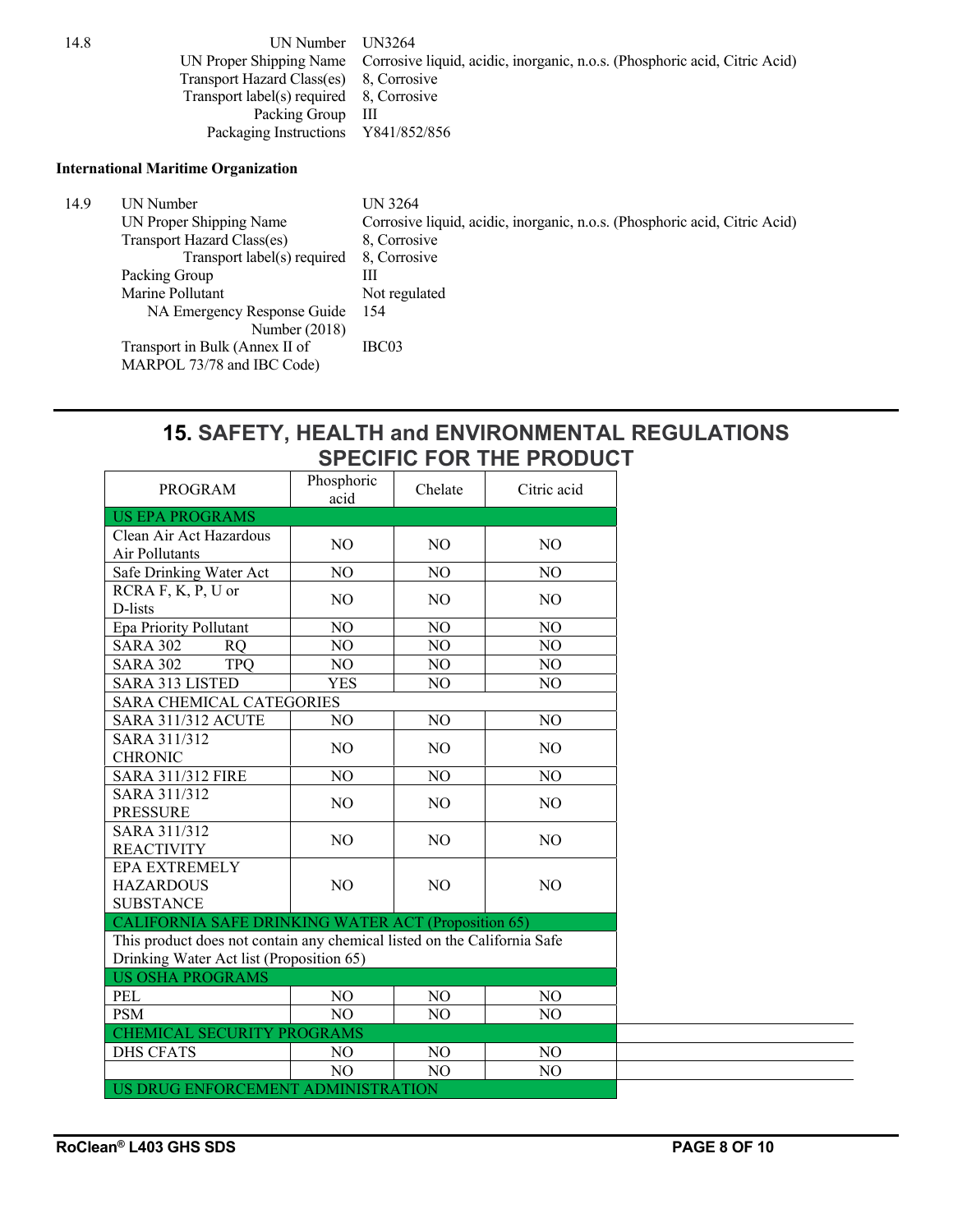| DEA Controlled                                                                                | NO.        | NO.                                  | N <sub>O</sub>                                  |  |  |
|-----------------------------------------------------------------------------------------------|------------|--------------------------------------|-------------------------------------------------|--|--|
| <b>Substances</b>                                                                             |            |                                      |                                                 |  |  |
| <b>REACH</b> Pre-registered<br>List                                                           | <b>YES</b> | <b>YES</b>                           | <b>YES</b>                                      |  |  |
| <b>TSCA</b>                                                                                   | YES        | <b>YES</b>                           | <b>YES</b>                                      |  |  |
|                                                                                               |            |                                      | All ingredients in this product comply with the |  |  |
| <b>TSCA Reset Rule</b>                                                                        |            | U.S. EPA TSCA Inventory Notification |                                                 |  |  |
|                                                                                               |            |                                      | Requirements Rule (40 CFR 710 Subpart B.)       |  |  |
| European Inventory of<br><b>Existing Commercial</b><br><b>Chemical Substances</b><br>(EINECS) | <b>YES</b> | <b>YES</b>                           | <b>YES</b>                                      |  |  |
| EU No-Longer Polymers<br>List (NLP)                                                           | N/A        | N/A                                  | N/A                                             |  |  |
| Philippines                                                                                   | <b>YES</b> | <b>YES</b>                           | <b>YES</b>                                      |  |  |
| Japan                                                                                         | <b>YES</b> | <b>YES</b>                           | <b>YES</b>                                      |  |  |
| Australia                                                                                     | <b>YES</b> | YES                                  | <b>YES</b>                                      |  |  |
| Korea                                                                                         | <b>YES</b> | <b>YES</b>                           | <b>YES</b>                                      |  |  |
| China                                                                                         | YES        | YES                                  | YES                                             |  |  |
| New Zealand Inventory of<br>Chemicals                                                         | <b>YES</b> | YES                                  | <b>YES</b>                                      |  |  |

# **16. OTHER INFORMATION**

| 16.1 | Original Preparation    | July 2, 1999                                                        |
|------|-------------------------|---------------------------------------------------------------------|
| 16.2 | <b>Revision History</b> | February 19, 2004, 28 June 2013; GHS update                         |
|      |                         | May 24, 2016, Content corrections; 14 Aug 2016, information update, |
|      |                         | format changes; Hazard classification revision, 12 Jan 2018; 26 Oct |
|      |                         | 2018 TSCA Reset Rule update.; 9 July 2019 Hazard Review             |
| 16.3 | Prepared by             | ADVANCED CHEMICAL SAFETY, Inc.                                      |
|      |                         | PO Box 152329                                                       |
|      |                         | San Diego, CA 92195                                                 |
|      |                         | $(619)$ 990 4908                                                    |
| 16.4 | Date of Printing        | July 15, 2019                                                       |